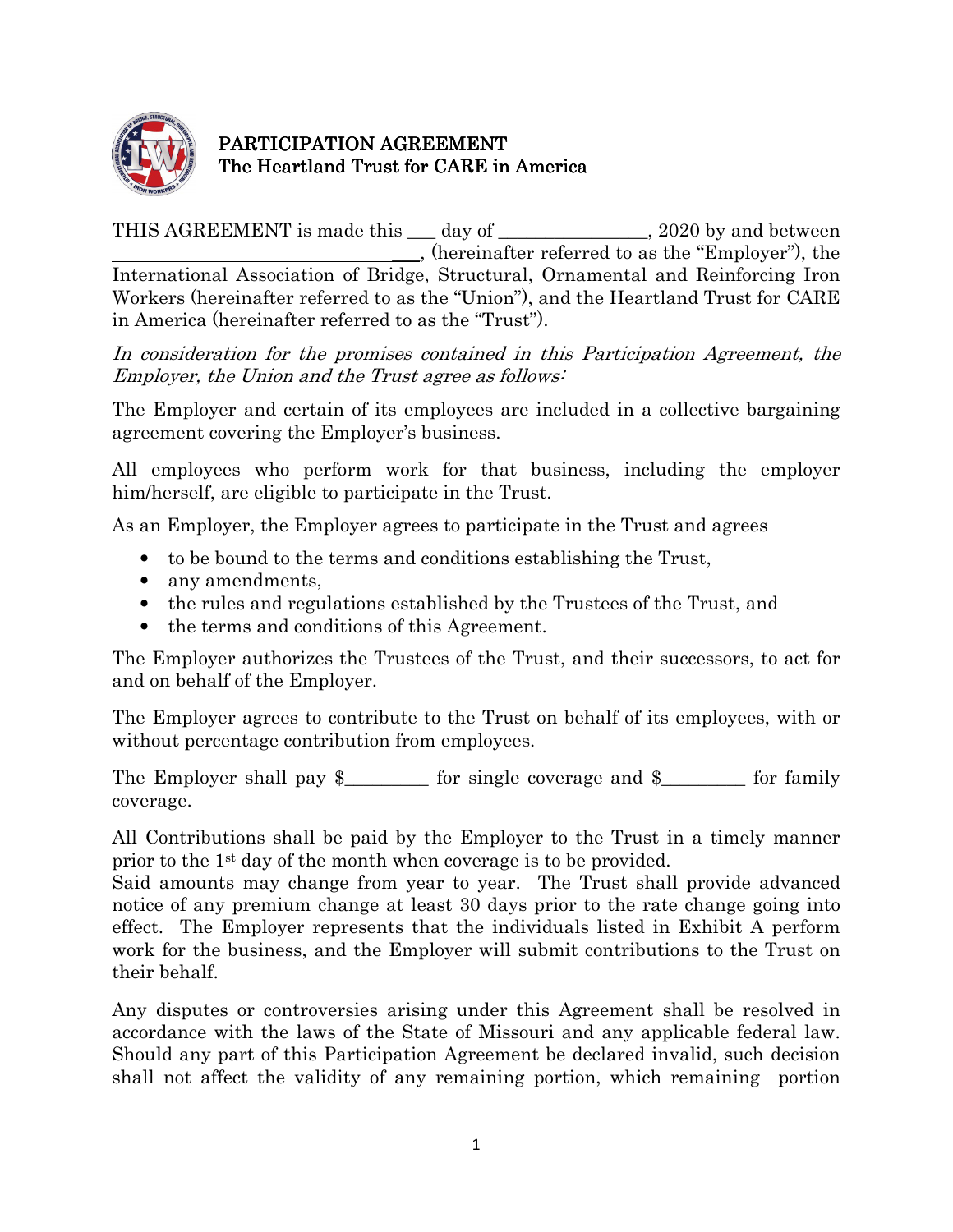shall remain in force and effect as if this Participation Agreement had been executed without the invalid portion.

Either Party may terminate this Agreement by giving written notice to the other party. Such notice may be delivered by first class mail, facsimile or email. The termination shall be effective on the first day of the month following the month in which notice of termination of participation is given. Upon termination of this Agreement, the eligibility of participants in the Trust pursuant to this Agreement shall terminate.

| International Association of Bridge,<br><b>Structural, Ornamental and Reinforcing</b><br><b>Iron Workers</b> | <b>Employer (Company Name)</b>      |
|--------------------------------------------------------------------------------------------------------------|-------------------------------------|
| Union Representative (signature)                                                                             | Employer Representative (Signature) |
| Print Name                                                                                                   | Print Name<br><b>Street Address</b> |
| The Heartland Trust for CARE in America<br>$\rm{By:}$<br>Trustee Signature                                   |                                     |

 $\overline{a}$ Print Name

Date:\_\_\_\_\_\_\_\_\_\_\_\_\_\_\_\_\_\_\_\_\_\_\_\_\_\_\_\_\_\_\_\_\_\_\_